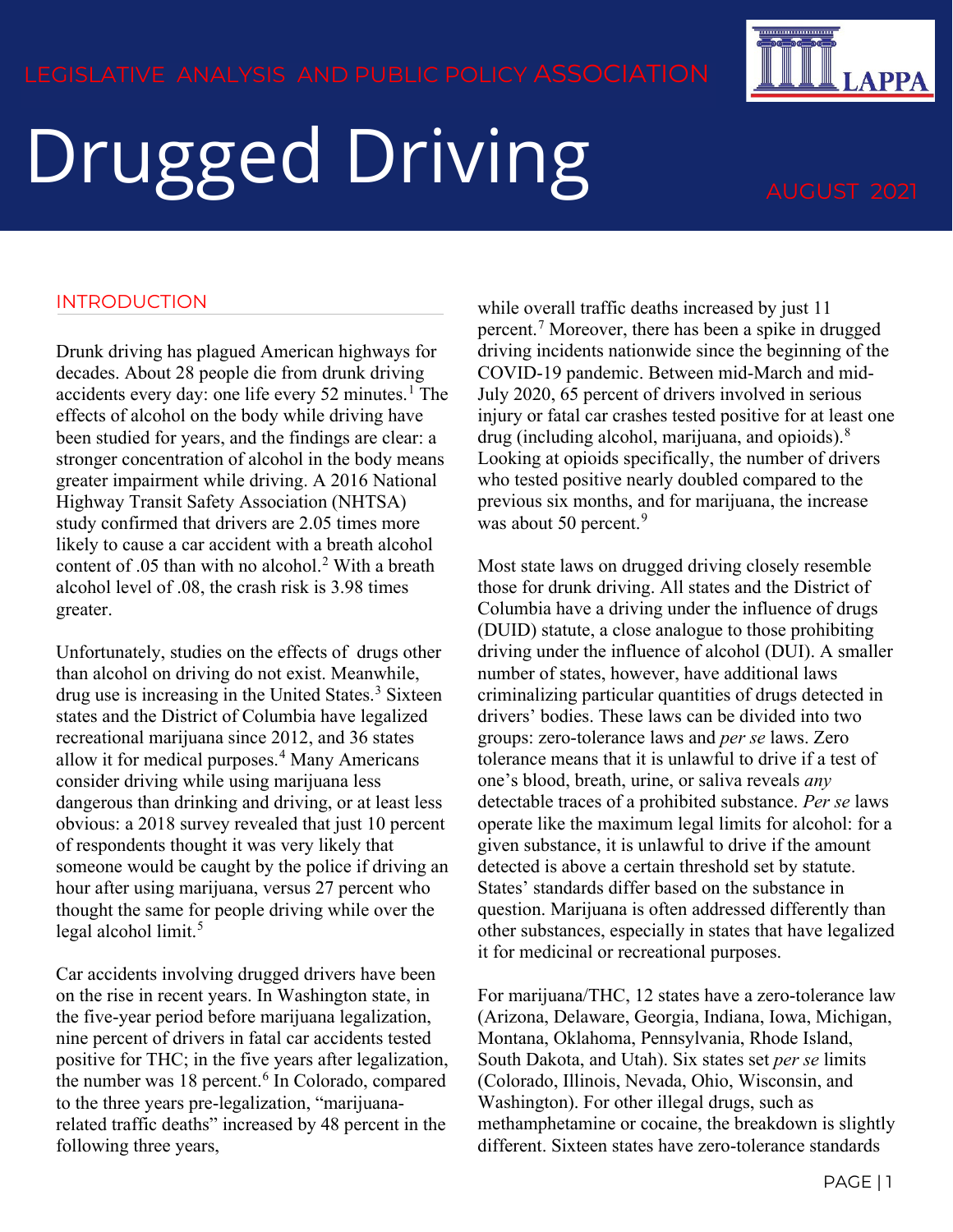for these substances (Arizona, Delaware, Georgia, Illinois, Indiana, Iowa, Kentucky, Michigan, Minnesota, North Carolina, Oklahoma, Pennsylvania, Rhode Island, South Dakota, Utah, and Wisconsin), compared to three with *per se* standards (Nevada, Ohio, and Virginia).

### SCIENTIFIC UNCERTAINTY

One of the most significant challenges in combatting drugged driving is the absence of the same scientific consensus that exists for driving under the influence of alcohol. The precise relationship between drug use and driving impairment simply is not as clear-cut. For many years, studies of drugged driving relied on selfreported surveys, which can be prone to underreporting.[10](#page-3-9) Some studies contradict each other. For instance, a 2016 NHTSA study on impaired driving measured the increased crash risk from cannabis, benzoylecgonine, cocaine, illicit opiates, benzodiazepines, medicinal opioids, and amphetamines, and *none* of them made a statistically significant contribution to the chance of causing a crash.<sup>[11](#page-3-10)</sup> However, the following year, the National Academy of Sciences released its own review of the effects of marijuana on health, concluding that "there is substantial evidence of a statistical association between cannabis use and increased risk of motor vehicle crashes."[12](#page-3-11)

Another important complication in this field of study is that "drugs" are not a uniform category with uniform effects on the human body. The NHTSA crash risk study observed that its focus on the relationship between different drugs and *all* crashes failed to capture how drugs' particular effects could cause different *kinds* of accidents. Marijuana could cause more accidents due to inattention but fewer due to aggressiveness; stimulants could reduce drowsiness crashes but increase speed-related accidents.[13](#page-3-12) Generalizations are difficult when there are so many different substances that can affect drivers. NHTSA's Fatality Analysis Reporting System has 430 codes for different drugs and their metabolites, each with their own effects on drivers,[14](#page-3-13) and those are only the effects of *individual* drugs. Using two or more drugs, including alcohol, magnifies the impairing effects of each drug.<sup>[15](#page-3-14)</sup>

that the physiology of drugged driving is like that of drunk driving, but recent research suggests that this assumption may be misplaced. Statutes with *per se* standards for marijuana/THC imply that an increased concentration of those substances in the body correlates with increased impairment, much like a rising blood alcohol content (BAC) would. However, 2021 research by the National Institute of Justice (NIJ) found that "there is little evidence correlating a specific THC level with impaired driving."<sup>[16](#page-3-15)</sup> Participants in the experiment were given THC doses in different amounts and by different methods and then performed impairment tests. The results found that THC levels and the time of greatest impairment varied by the dosage and method; simply measuring THC levels in participants bodies was not a reliable indicator of impairment.<sup>[17](#page-3-16)</sup> In fact, some drugs or their metabolites can linger in one's system for "days or even weeks," long after any possible intoxication.[18](#page-3-17)

## ENFORCEMENT CHALLENGES

This scientific uncertainty has collateral effects on the ability of law enforcement officers to detect drugged driving and of prosecutors to successfully bring charges against offenders. Drugs cause different behaviors in drivers than alcohol does, and officers may not have had the training to become drug recognition experts. A 16-hour course called Advanced Roadside Impaired Driving Enforcement (ARIDE) exists and covers the distinct effects of different categories of drugs, but this course is not generally included in basic training at police academies.[19](#page-3-18) Identifying alcohol impairment is generally much easier (both in terms of officers' expertise and of the ease of administering tests), to the point that if alcohol played a factor in a person's impaired driving, that often is what is noted on the police report. A Governors Highway Safety Association (GHSA) study found that in these situations, other drugs will be investigated only if alcohol can be ruled out or if the driver's behavior is inconsistent with his or her BAC level.<sup>[20](#page-3-19)</sup> The American Automobile Association (AAA) Foundation for Traffic Safety found that officers are even "discouraged" to drug test once they have detected a BAC of at least  $.08^{21}$  $.08^{21}$  $.08^{21}$ 

Even assuming the officer detects drug impairment and administers the appropriate tests, there are obstacles. There can be challenges to, and delays in, drawing blood, giving time for drugs to metabolize and causing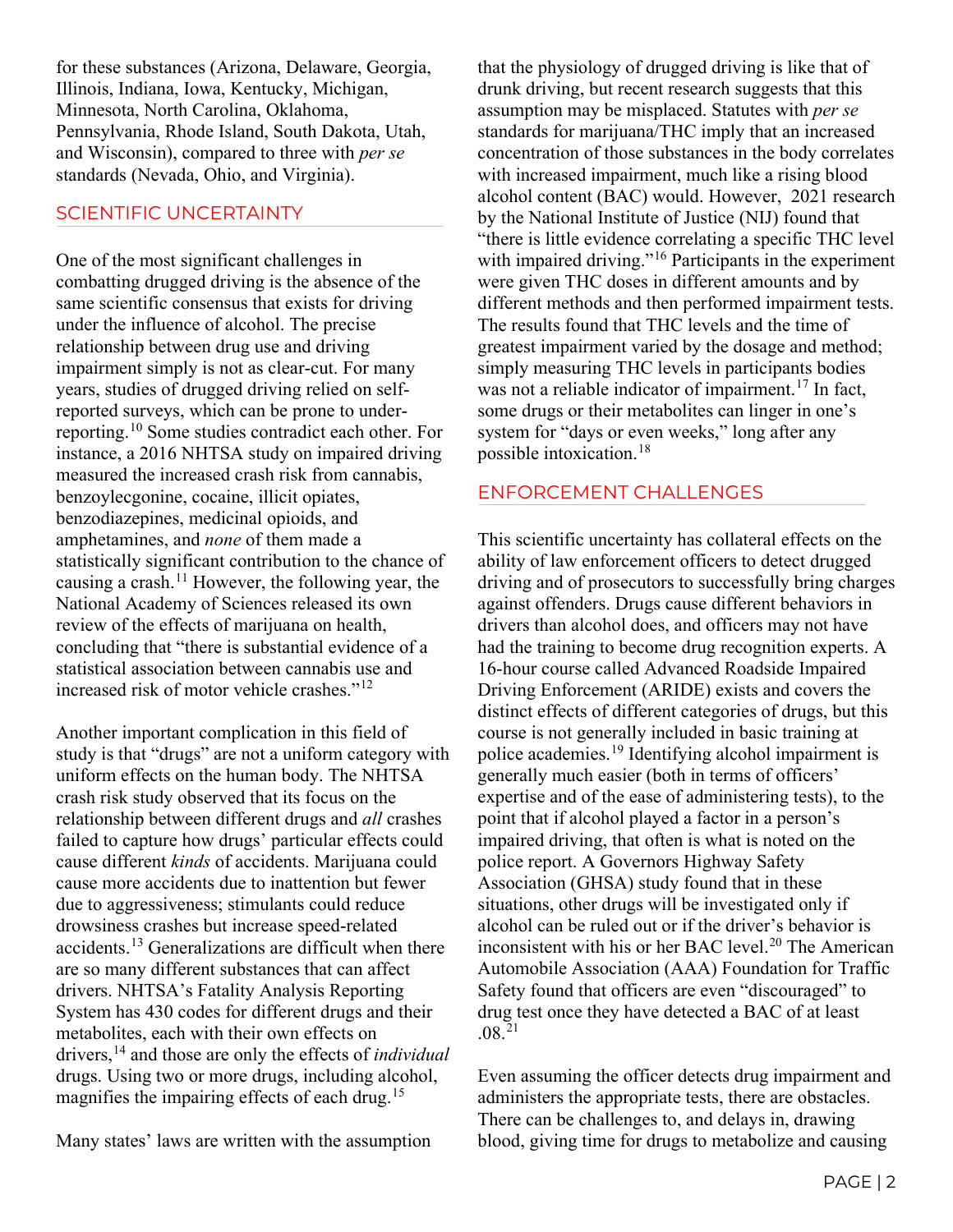the test result to not reflect the driver's condition at the time of arrest. Not every test method can detect every possible drug. Some laboratories are understaffed or have lengthy backlogs, preventing timely access to results. And drug testing is expensive; not every jurisdiction can bear the cost.

When the time comes to prosecute a DUID, prosecutors face many of the same obstacles as law enforcement officers. DUID cases are more expensive and difficult to prove than DUI cases, so generally, if either DUID or DUI charges can be brought, the prosecutor will pursue the DUI.<sup>[22](#page-3-21)</sup> Testing backlogs can prevent necessary evidence from being available in time for trial. Even if all the scientific evidence can be presented, though, judges and juries that are unfamiliar with how drugs affect driving may not be persuaded by it. Marijuana DUID cases can be particularly difficult: many states have legalized the drug, and both judges and juries are often less willing to accept the connection between the use of marijuana and significant impairment.[23](#page-3-22) A GHSA survey revealed that many judges expect to see evidence of a specific drug concentration, analogous to a .08 BAC, despite the different legal standards and the current scientific research.[24](#page-3-23) Even video recordings of a drugged driver's roadside behavior may not be persuasive because many judges and juries assume that drugimpaired drivers should behave like alcohol-impaired drivers.<sup>[25](#page-3-24)</sup>

# RECENT INNOVATIONS

Researchers and policymakers have produced a variety of solutions to improve DUID laws and their enforcement. On the testing front, a method that has received particular praise by the GHSA and the AAA Foundation is the use of oral fluid testing to identify drugged drivers. Several states have tested oral fluid screeners "with promising results:" \$20 screeners can identify the most common drivingimpairing drugs and produce results in five minutes.[26](#page-3-25) Only Indiana, Michigan, and Alabama, have been regularly collecting oral fluid as part of their roadside drug screening,  $27$ 

For everything from arrest to prosecution, NIJ has identified "13 Top-Tier Needs" for the enforcement process, aimed at three groups.<sup>[28](#page-3-27)</sup> For law enforcement, NIJ highlighted the importance of providing more officers with ARIDE training, adopting new observational tests for drug impairment, seeking faster methods for obtaining blood samples, and training officers to have more confidence when testifying in court about their observations of drug impairment. For forensic toxicology, the most pressing needs were securing funding to bring testing labs up to adequate levels for DUID testing, expanding DUID training to more toxicologists, and identifying the risks to justice and due process caused by testing backlogs. And for prosecutions, NIJ emphasized technical training for prosecutors, increasing research on the methods that prosecutors use to prove their cases, and identifying best practices for dealing with drivers who refuse drug tests, such as the expanded use of e-warrants.

Public awareness is another valuable tool to reduce drugged driving and enforce DUID laws. To that end, several states have conducted education campaigns which include informational websites, brochures, and televised public service announcements on the dangers drivers of using drugs and driving.<sup>[29](#page-3-28)</sup> Some campaigns have devoted particular attention to driving while on prescription drugs, and several, after the legalization of marijuana, conducted campaigns to remind citizens that driving while high on marijuana is illegal.<sup>[30](#page-3-29)</sup>

# **CONCLUSION**

All 50 states and the District of Columbia have enacted laws to address drugged driving. These laws have changed in response to evolving scientific research and national trends in drug policy, and they will continue to do so. As with many policy challenges, limited resources and imperfect knowledge limit the effectiveness of current laws. Drugged driving is currently prosecuted less than drunk driving, but increasing awareness, adopting new best practices, and, if necessary, amending existing laws can help the states to reduce all forms of driving under the influence.